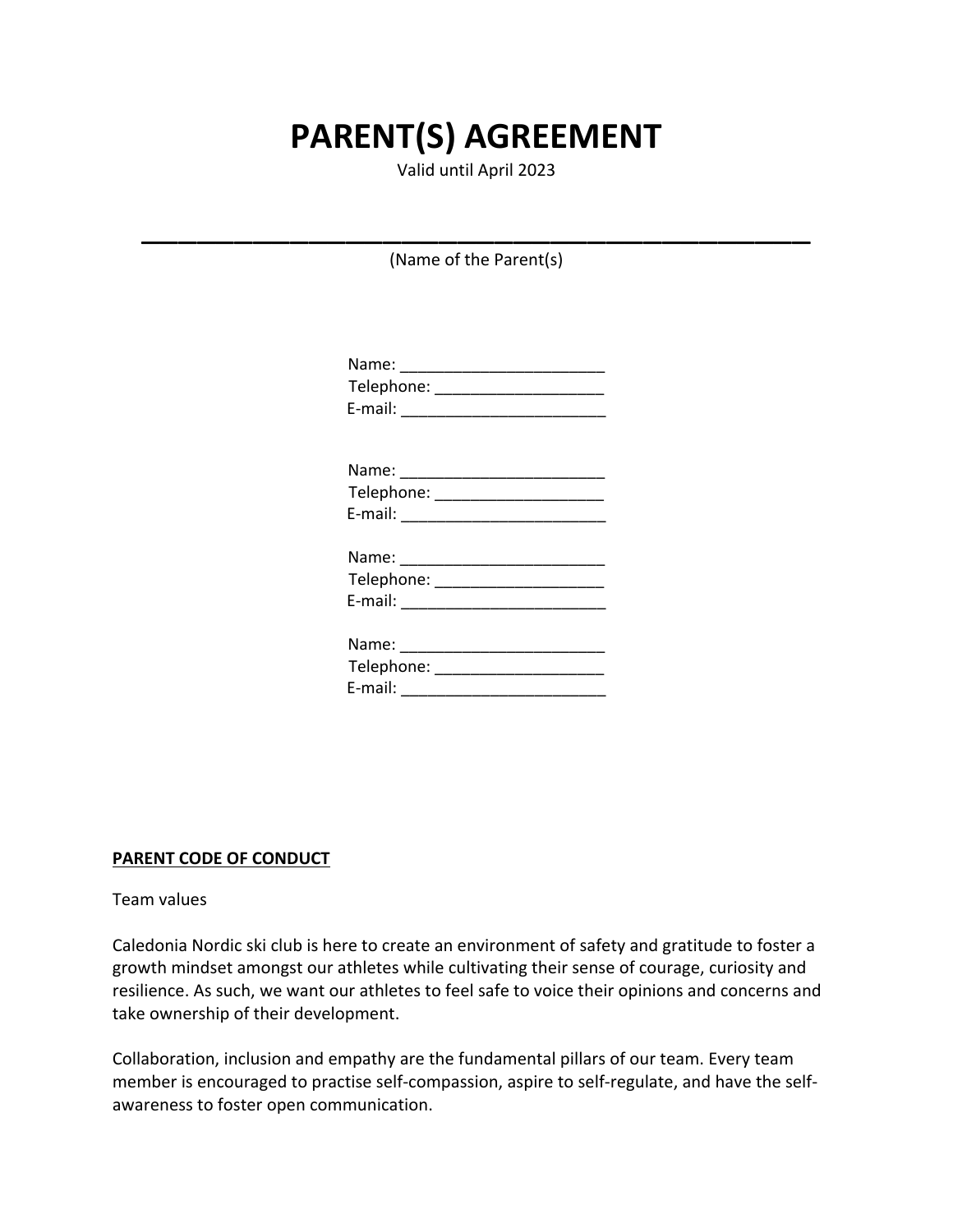Team members are encouraged to take ownership, be proactive and focus on solutions. Cultivating an atmosphere of fun, play, and support while prioritizing health is vital to achieving our racing goals and potential.

This program's emphasis is on development in alignment with the LTAD model. We value effort and dedication to allow for a growth mindset.

We believe in sport for life – therefore, competition is only one avenue to allow individuals to develop and improve their skiing and shooting abilities. It is essential that the athlete feels selfmotivated rather than pressured to participate in any aspect of training or racing. We believe it is necessary to offer various programs to accommodate the different interests of developing athletes. The national program is reserved for athletes who are focused on performance. The provincial program is for those who want to race in leisure and casual way. For recreation and other sports for life pursuits, the club offers different programs that may be more appropriate.

The following code of conduct for parents and volunteers has been implemented to ensure all members are offered the utmost respect and enjoyment while participating in club activities.

As Caledonia Nordic participants develop their cross-country skiing/biathlon skills, parents' level of responsibility and commitment increases. For our racing programs to be sustainable and to help share the load amongst our community, all parents must commit to two days of volunteering for the spring/summer/fall season and two days of volunteering during the winter season to help support our programs. To ensure contribution from all our community members, parents must provide the club with a payment of \$250 / season. This sum will be returned if the parents fulfill their volunteering engagement by the end of the season.

## Volunteering policy details

The equivalent of 2 days (14hrs) of volunteered work is required by each family regardless of the number of kids they have in the program. The periods to record these hours are from May  $10^{\text{th}}$  to December 1<sup>st</sup> (spring/summer/fall) and from December 1<sup>st</sup> till the end of March (winter). Your payment will not be returned if the entirety of the hours is not completed. The money will be used to support our programs. For an activity to count towards your volunteering hours, it must respect the following criteria:

- Helps a volunteering committee during a call for help.
- Helps the team in a way where we would have to spend money if not done by volunteers unless there is a paid position for that particular task.

• Helps the team raise money.

Note: coach's assistant must have a pre-designated task designated by the lead coach for their hours to count towards volunteering. Hours must be submitted within a one-week timeframe of the volunteering activity on the google excel spreadsheet.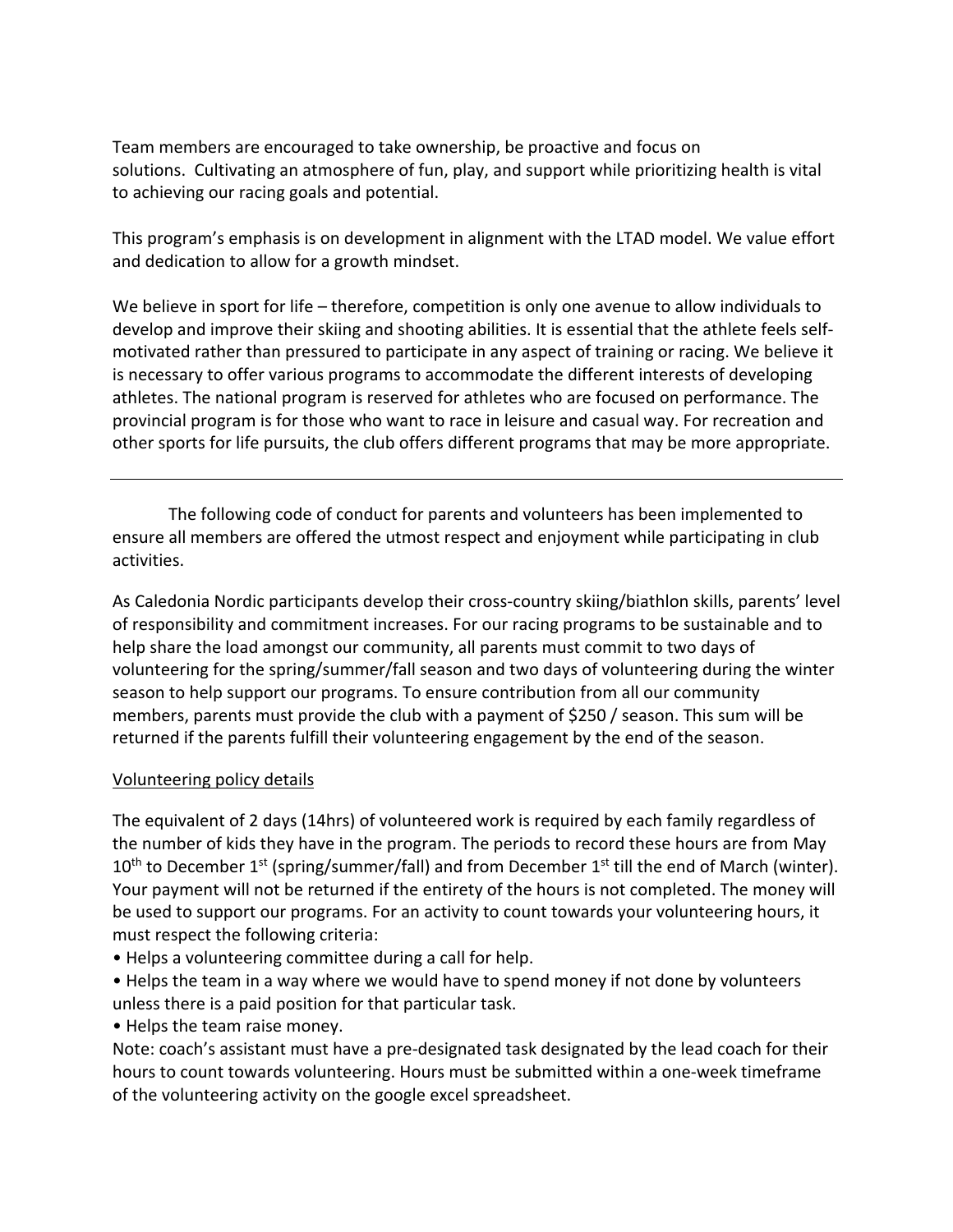For the sport:

- To respect the policies put forth by CCES for you and your athlete (www.cces.ca).
- To respect and honour the rules and regulations at events and those of regulating bodies involved in the sport in which your athlete participates.

For the club and our community:

- To respect that, all directly involved with the team will be asked to provide a criminal records check. Direct participation will be suspended for parents who cannot meet this requirement, but indirect participation will be allowed.
- To represent the CNSC Team respectfully and responsibly as a parent.
- To not misuse any substance or communication platform while representing CNSC as a parent.
- To help leave all sites as you found them or in better condition.
- To always value and respect our competitors and fellow parents.
- Follow and respect all club policies, codes of conduct, and procedures at all times.

For the team:

- Respect others at all times and display good sportsmanship when representing our team.
- To engage in and maintain open communication while being proactive and solution orientated for all functions related to the team.
- To respect your engagement around volunteering hours.
- To respect the **team values** at all times.
- To prioritize and protect the emotional and physical well-being of the team ahead of any personal desire for your athlete's success.
- To respect the travel policy as stated in Travel Guidelines to Help Protect Children in Sport
- To respect the team by helping your athlete arrive on time and ready for practice and races also means having the proper equipment and being prepared for the weather conditions.
- To respect the roles and responsibilities of each member within the programs and respect the limits of your position.
- To organize pick up and transportation from an event should your athlete be sick or required to leave due to inadequate behaviour.
- To be present at team meetings.

For yourself and our athletes: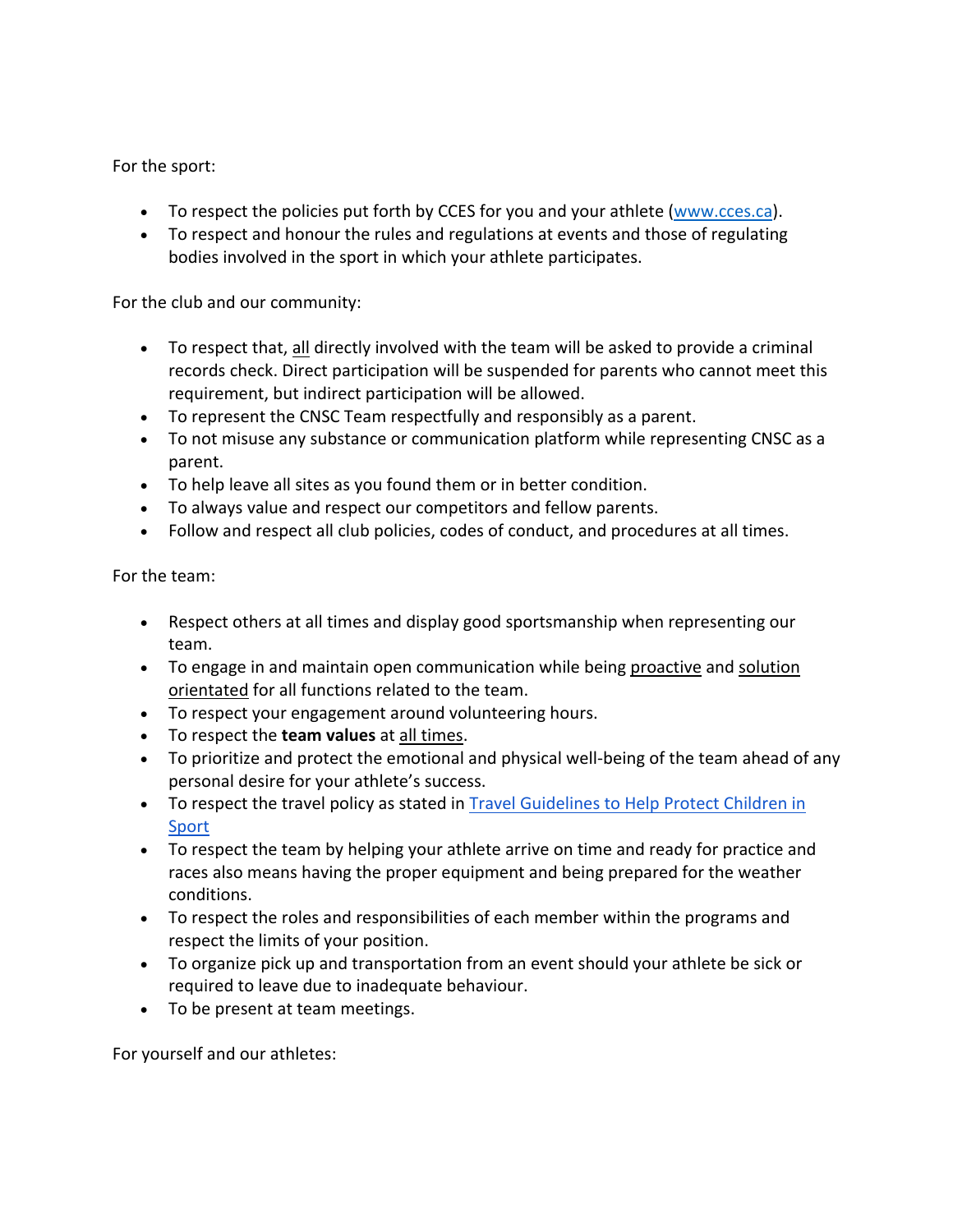- To respect that our programs are fostering intrinsic motivation and ownership amongst our athletes. As such, no one should force a child to participate in sports.
- Call the Canadian sports helpline if you deem the safety of our athletes is at risk and where you do not believe internal actions are a viable option: call or text: 1-888- 83SPORT (1-888-837-7678).
- To always protect and prioritize the health of our athletes (physical, emotional and spiritual) over performance.
- To never communicate via any electronic platform with a single coach, I will always include at least two coaches (Ali and Simon) to promote transparency and fairness when communicating about my athlete.
- To ensure that your athlete will find their group if you are late.
- To pick up your athlete on time. Excessive violation of this rule could result in added volunteering hours to off-cost for the lost time of the coaches/parents/athletes who had to wait for your athlete to be picked up as per the two-to-one rule. This will be at the coach's discretion.
- Athletes may move up a category only if they have the technical, physical and maturity levels required.

For the interpersonal relationship between the parent and the coaches:

- Respect the head coach's time off, which will be specified for every season. This includes electronic communications.
- Respect the caretaker's / head coach's privacy by never entering his property unless invited to do so in a context not associated with their position as head coach.
- If a parent has a concern about their child, their child's program, or the coaching of their child, they should respectfully voice these concerns in one of the following ways:

i) First, through a Slack message addressed to both head coaches, as far ahead of the training session as possible to allow for proactive steps to be pursued. Parents should avoid questioning the session design at the beginning of a session when there is no time to implement proactive strategies. Parents are encouraged to give proactive feedback after a 24 hrs reflection period. In-person comments during the session are not appropriate; all communications of this sort are to be done electronically outside of the training sessions.

ii) Second, through the parent's representative who is the liaison between the parents and the coaches.

iii) Third, through the general manager and program directors.

For national program members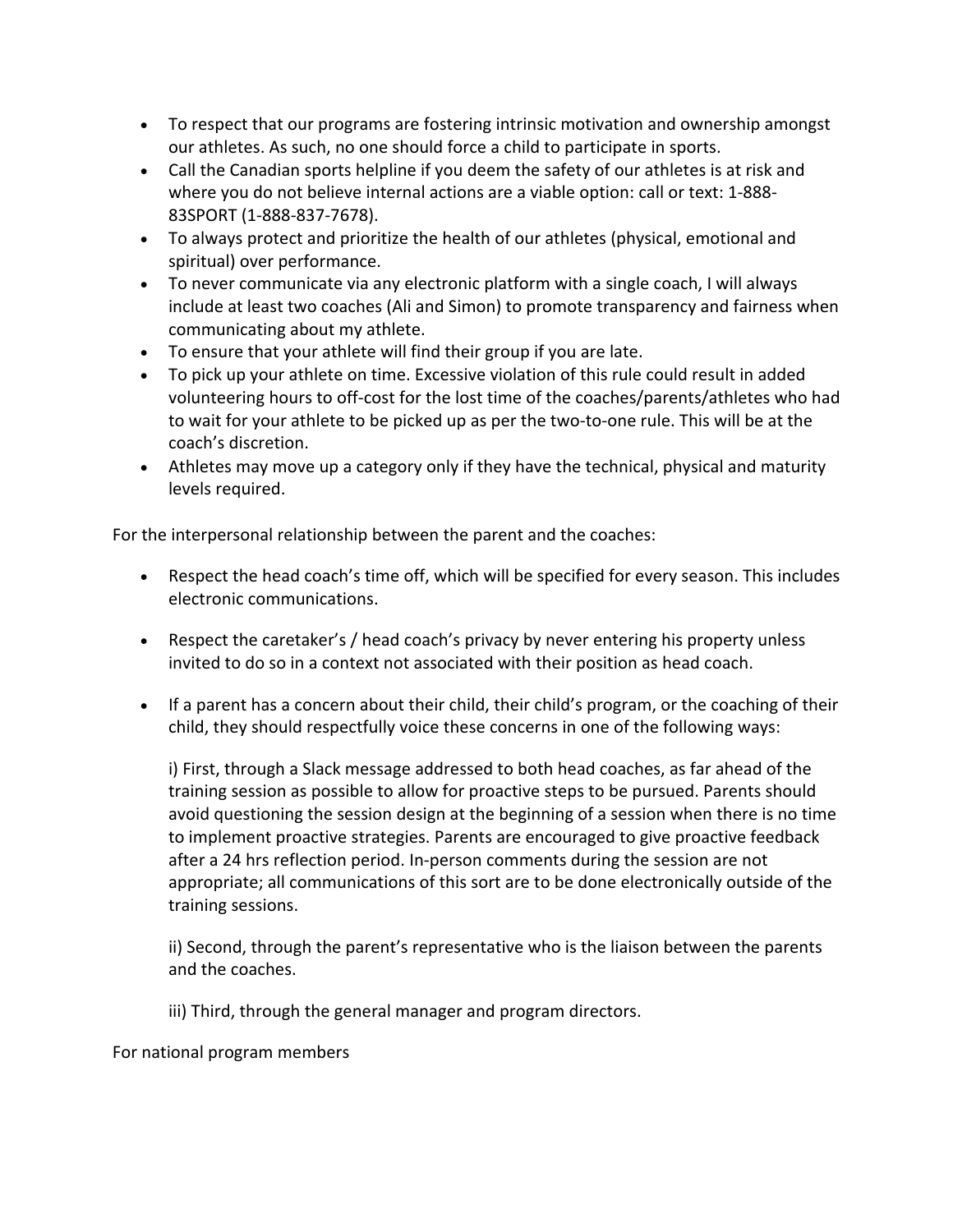- Training Peaks is like an athlete's athletic passport. It informs coaches on what you are able to do and how you responded internally and externally- given you fill in the diary and the log portions. It also tells provincial coaches what kind of athlete you are: your ability to be organized, communicate and how consistent you are with your training—as such, filling in Training Peaks is mandatory. National athletes must complete their Training Peaks daily. Athletes who haven't filled out their Training Peaks will not receive their training plan for the next week. Please seek help from a coach to overcome barriers.
- The national program is reserved for athletes who wish to reach their highest potential. A yearly review of the athlete's level of commitment and behaviour will be held by the lead coaches and the head coaches to determine which athletes will be accepted into the national racing program. This program reserves the right to deny some applications if the committee of coaches does not deem the athlete's participation fit with the group's mission.

## Waxing policy for supported races

What is a supported race?

Supported races are those races such as BC Cups, Canadian Nationals, and Track-Attack Championships that are attended by a large group of athletes from the club.

Regional cups will be partially supported when a coach is available. The club will provide kick wax if a coach is available. Athletes and their families will be fully responsible for their glide wax - a recommendation will be given. We will fully support one regional race per year to encourage participation and expose athletes to the process.

For races to be successful, it takes a collective effort. Every athlete has to do their share to ensure that waxing services at races are successful. Here is a guideline to help us all be on the same page and work together to make this a good experience.

## Before the races

We all must clean and travel wax our skis with CH6/PS6 using our waxes.

We all have to make sure that our name, category, club name, and wax pockets are marked well on the front of our skis ahead of the bindings. We should have our club's name on all our equipment so that the equipment can be returned should we leave something behind. We are all responsible for having an extra pair of straps, pole shaft, pole tips, and a plate for our bindings. The team cannot support athletes with spare parts due to the availability of too many none compatible systems. This is the responsibility of every athlete.

At the races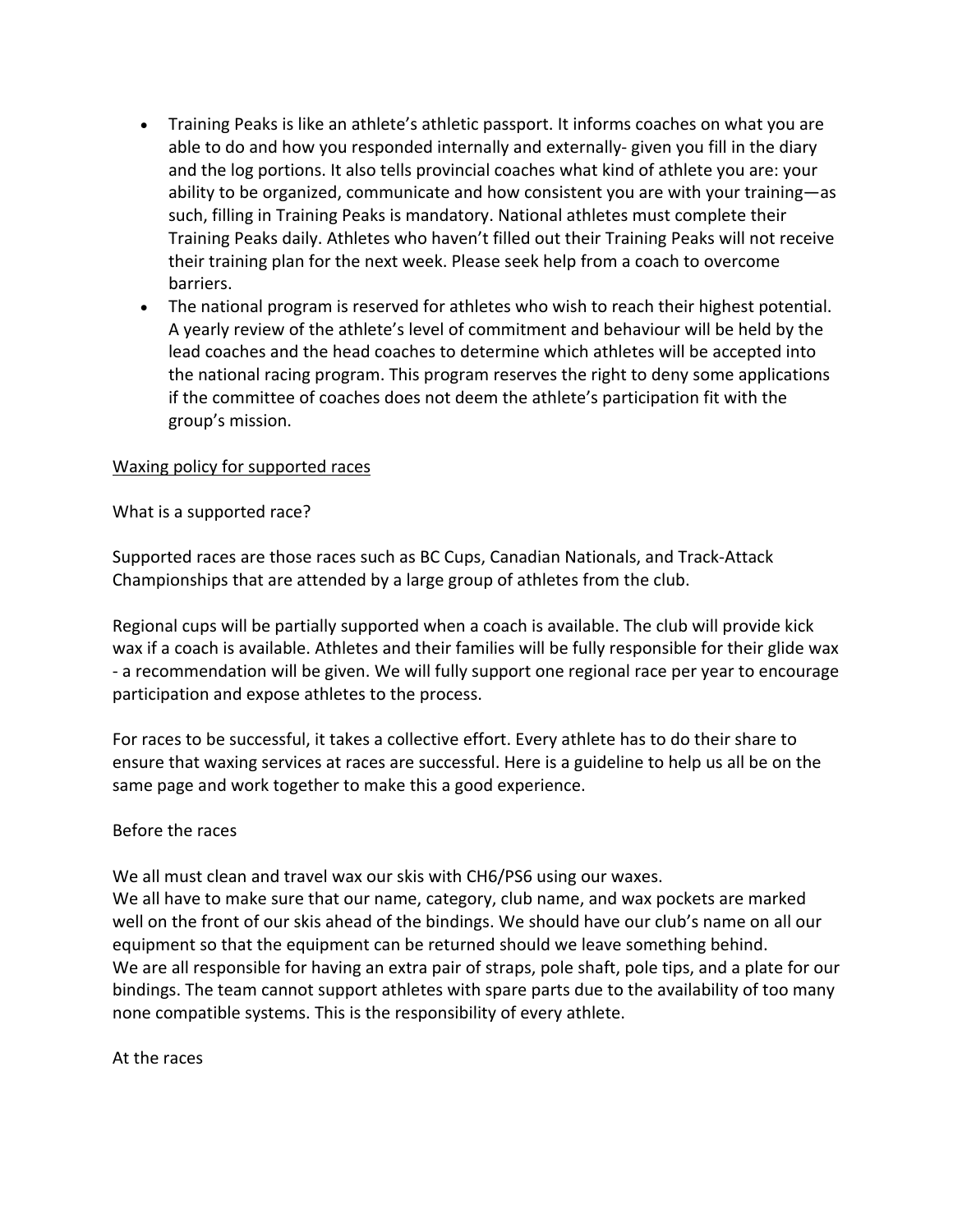When we get to the races, athletes have all the tools necessary to scrape, clean and wax their skis. Upon arrival, the athletes scrape and wax their skis with their waxes and tools. The team will provide a bench for the athletes to do so when possible. Athletes should then test their skis and decide which skis they would like to race on. Athletes bring their kick waxes, cleaners, and tools for training and warm-up skis. Once the athlete has picked the skis they would like to race on, they must clean the skis using their waxing kit and give them to the waxing technicians. Athletes are responsible for preparing their warm-up skis.

We (the wax technicians) are responsible for preparing the racing skis. All other preparations are the athletes' responsibility, including proper tools and waxes. The racing skis will typically be ready 50 min before the race. The athletes should test their skis and let the wax technicians know how they perform using a 0-5 scale: 0 being bad grip or glide and 5 being the best kick or glide.

## After the races

Athletes are responsible for cleaning and travel-waxing their skis using their supplies.

#### Waxes and other supplies

No waxes or other supplies will be used by the team provided by individuals unless there is an explicit agreement around a refund or the replacement of the supply – **ahead of time before the use of the product**. If no agreement is reached before using the product, the individual understands that they are donating their supplies to the team and that the team will not compensate or reimburse them. This is to avoid misunderstanding and to protect team cohesion.

## \**The only deviation for this guide could be for races where athletes must fly to the event. On this occasion, the guidelines and expectations will be made clear.*

Waxing service for non-team members or members of other teams

Caledonia Nordic Ski Team may provide waxes or waxing services to other team members or non-team members. For non-fluorinated waxing, we charge 15\$ for skate skis and 20\$ for classic skis. For fluorinated waxing services, we charge 40\$ for skate and 55\$ for classic skis.

For exchanges in services or material between a team or individual and CNSC's racing program, the terms must be made clear ahead of time. If no agreement is reached before using the product, the individual understands that they are donating their supplies or time to the team and that the team will not compensate or reimburse them. This is to avoid misunderstanding and to protect team cohesion.

## Team relay trials selection race policy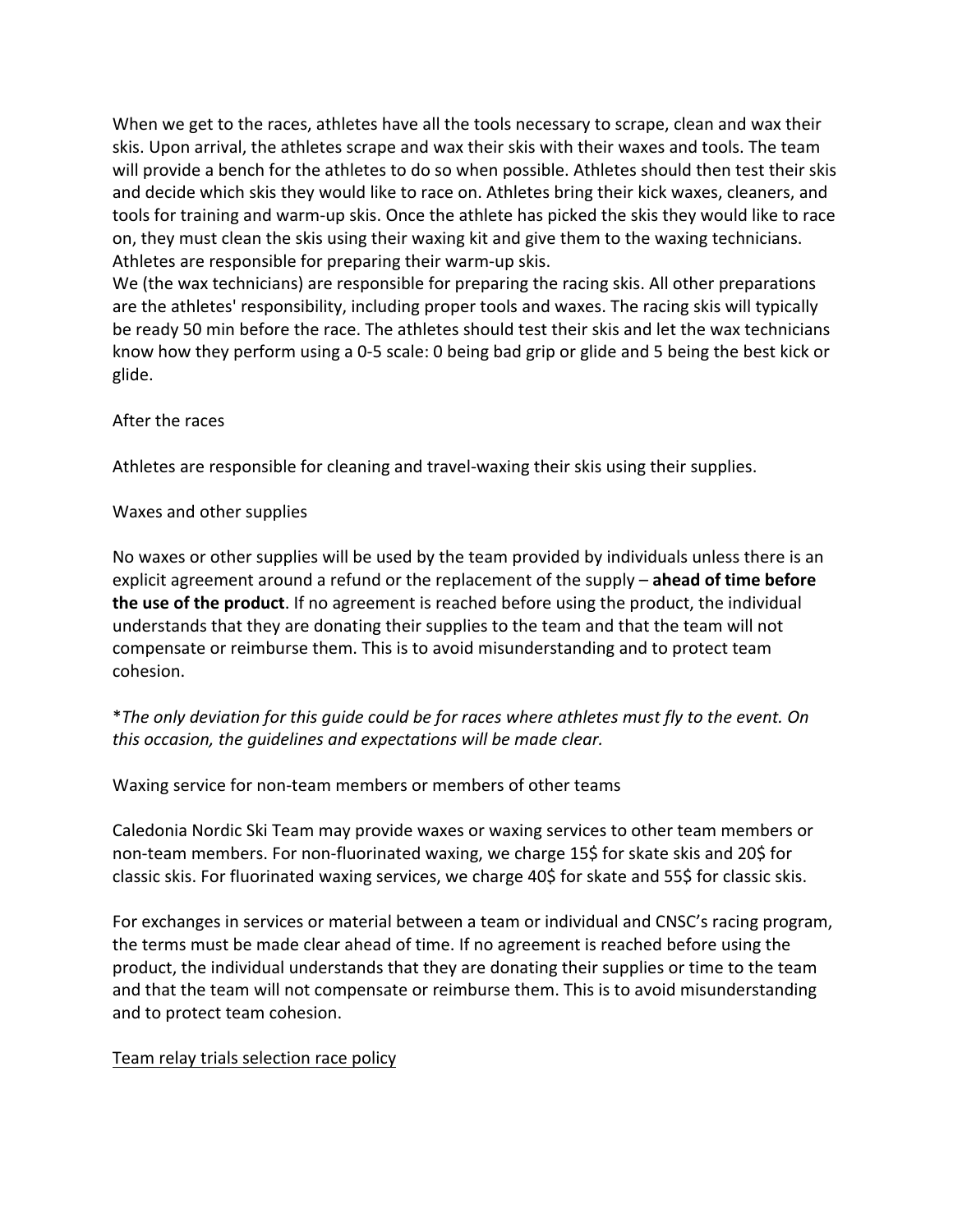This policy is set forth to ensure that selection for relays is fair and impartial. In writing this policy, the following have been considered: sickness & injured athletes, style (skate versus classic), distance, format, waxes, crashes and incidents, schedule, communication, biathlete and cross-country skiers, pre-requisite points, racing license, and weather.

- Only athletes who fulfill the racing criteria will be considered for the teams. For instance, at Nationals, one needs to have a racing license and accumulated points. See page 20 for details: https://skinationals2022.ca/wp-content/uploads/2022/02/2022-Ski-Nationals-Technical-Package-FINAL.pdf
- The trial race will be held either the week of or the week before the race. Due to the short proximity of the trials to the event, sickness and injuries will not be considered. We deem that if an athlete is sick or injured in the days before a competition, they should reconsider their participation in the event.
- Biathletes and cross-country skiers will be considered and given the same opportunities to race in any event, given that the athletes fulfill the first criteria.
- The format of the trial race will be of the same style (skate or classic) and will try to mimic within reason the demands of the race.
- If an athlete commits an infraction during the trial race, they will automatically receive a last-place position. The decision around the infraction will be made solely by the head coach using the flow chart provided by Nordiq Canada. No protest of the decision will be considered once the decision has been made. If the athlete's parents do not respect the decision, the athlete will be DNQ for parental misconduct. No adjustment in results will be made for the athlete affected by the infraction.
- In the event of a force Majeure where the weather (see cold weather policy for details) does not allow us to hold a trial race or if the trail conditions are deemed not safe by the head coach, the team will be selected according to the most recent results from a similar race. If the biathletes have not participated in such a race before trials, they will, unfortunately, be considered after the cross-country skiing athletes. Biathletes will be considered in order of their results from their most recent race that is the most similar to the event at hand.
- Waxing: athletes will be required to wax their skis using the recommended waxes. The athlete's responsibility is to have the recommended waxes listed in our team's wax box recommendation (See the Basic wax kit document for details). If an athlete is caught using HF, LF or other products that are not readily available and accessible to the whole team, the athlete will be DSQ.
- The athlete's responsibility is to make sure they are aware and informed of the time and date of the trial. This information will be posted on the Google calendar and Slack either the week of trials or the week before trials. Should an athlete miss their trials, no actions will be taken, and no communication from their parents will be acknowledged to influence the relay teams.
- Racing up: If athletes wish to race a category up, they will have to do so and qualify during trials. If an athlete outperforms a teammate from an older racing category, they will be considered first.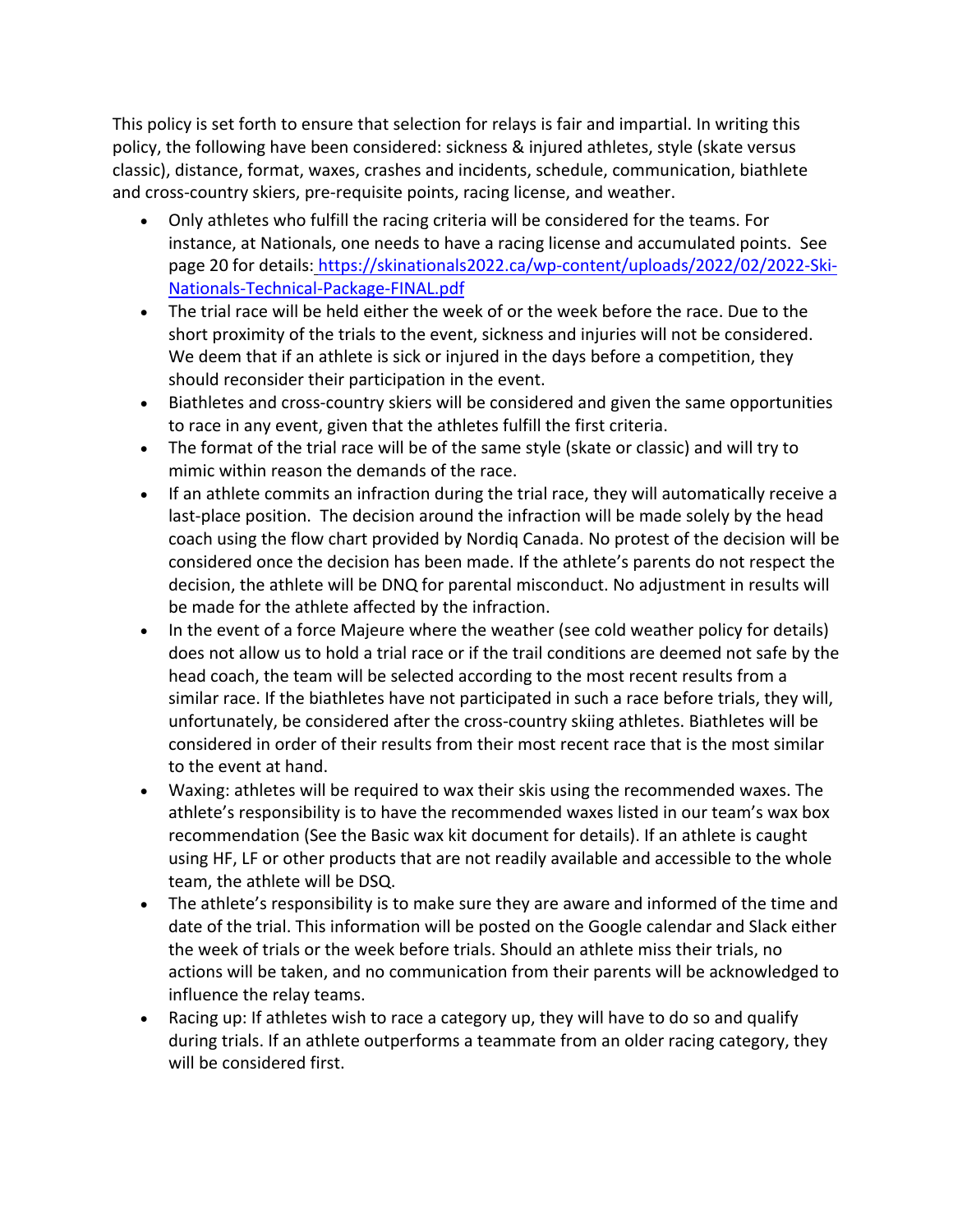## Cold weather policy

If the weather is colder than minus 15 degrees Celsius, all athletes will be required to wear an Airtrim mask to participate in the session's intensity (zone 3,4,5) or speed components. If an athlete does not have an Airtrim mask, they can use a carpenter's mask with an exhaust valve as long as they have ordered an Airtrim mask.

The official training sessions will be cancelled if the forecasted weather is colder than minus 20 for U12 and younger. Athletes aged U14 and older will have no such cut-off but will not be allowed to train in the intensity domain or shoot below minus 20.

The call to cancel a week-day session for the U12s will be made at 4:30 p.m. and posted on Slack's general channel. The call to postpone or cancel a weekend session will be made Friday at 4:30 p.m. During weekends, if the forecasted weather is colder than minus 20 at 9:30, training will be postponed to 10:30. If at 10:00 a.m. the weather is still below minus 20, the official session will be cancelled for the U12 group. If the weather is colder than minus 20, a training alternative will be available for athletes who do not deem it safe to train. Training below minus 20 is not mandatory and is at the athlete's own risk.

## \*Caveat for the U12 group

This policy has the following caveats for U12 skiers and biathletes. U12 biathletes are not to shoot if the weather is below minus 15 degrees Celsius. U12 skiers and biathletes must stay close to the stadium area when the temperatures are below minus 15 and must have a warm room to warm up if they get cold. If the club cannot provide a warm space for U12 to warm up – practice is cancelled only for this group.

P.G home races are to run only if the weather is above minus 15 degrees Celsius at 4:30 p.m. The race will be cancelled while running only if the weather gets below minus 18 degrees Celsius. The head coach and the chief of competition can cancel the race if they deem the safety of the participants is at risk due to other environmental factors.

If an athlete is not well dressed for the temperature, the leading coach can deny the athlete to participate in training.

Decisions will be made using: https://www.meteoblue.com/en/weather/forecast/multimodel/otway\_canada\_6095247

Wunderground weather network is the best current weather app: https://www.wunderground.com/dashboard/pws/IBCPRINC3

Last-minute schedule changes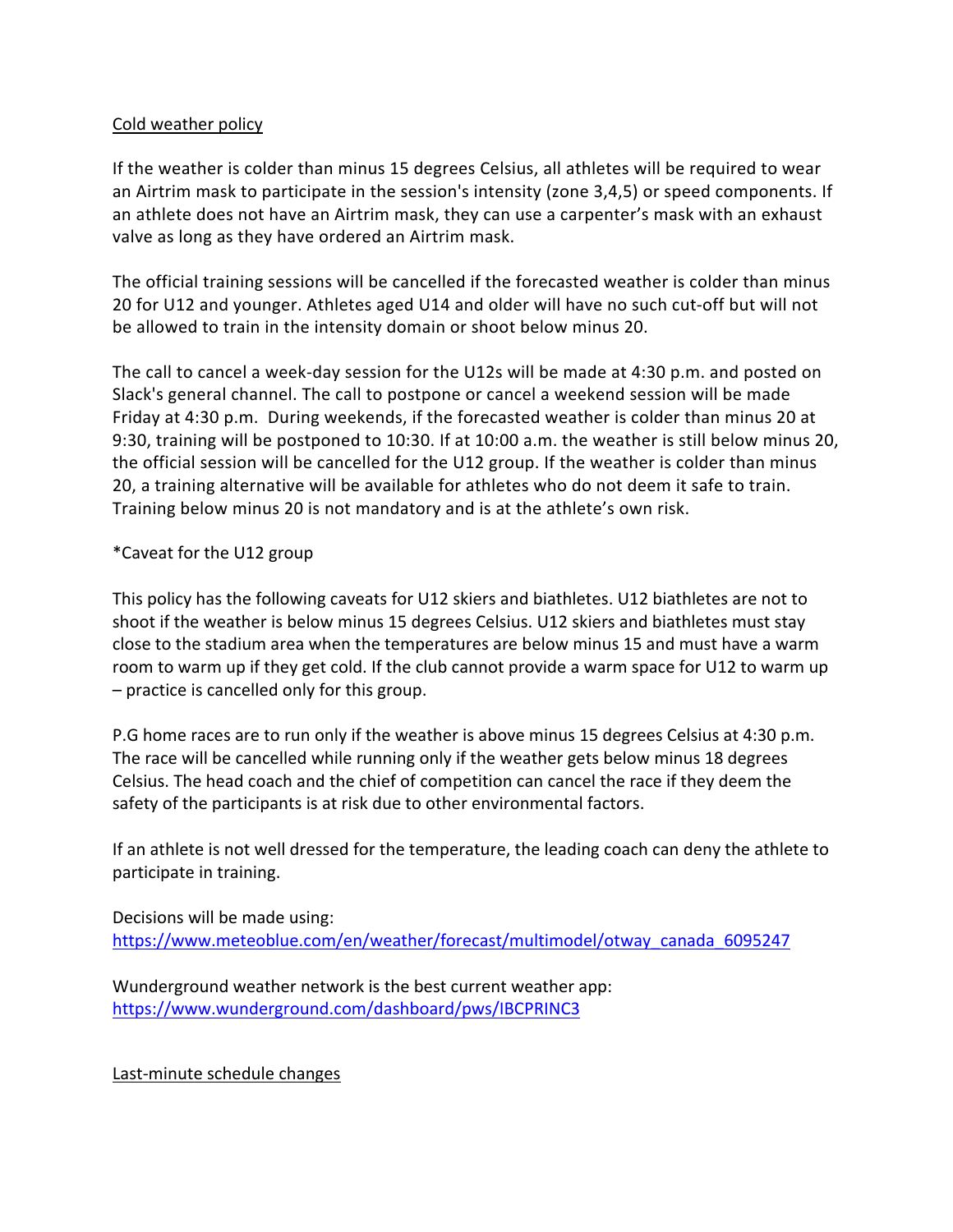We train outdoors, and we are at the mercy of mother nature. We reserve the right to change the schedule during the summer up to 90 minutes before training sessions to accommodate for the weather conditions.

## Letter of recommendations

Every letter of recommendation (sports school, squads etc.) will be based on the athlete's dedication to the sport in terms of their commitment to technical development, sportsmanship, training consistency and completion using Training Peaks, their ability to communicate and their performances. Recommendations will be written by the head coach and informed by the lead coaches.

# Age-based versus ability-based group criteria.

Athletes will be grouped based on their abilities and skills, not their age. The criteria will be based on speed and endurance, and technic proficiency. The decision will be made by a lead coach and the head coach. Athletes will have access to coaching that will better address their coaching needs. This will allow for groups of athletes at a more similar level, thus facilitating longer outings. The athlete's social well-being will be taken into consideration when adequate.

## Athlete committee

An athlete will be selected by the athletes to represent their wants and needs to the head coaches and the program directors in a written format. There will be an athlete representative for both biathlon and cross-country. The athlete representative will communicate once per month with this committee to inform them of any demands, wants or needs.

## Parent committee

A parent will be selected by the parents to represent their wants and needs to the head coaches and the program directors in a written format. There will be a parent representative for both biathlon and cross-country. The parent representative will communicate once per month with this committee to inform them of any demands, wants or needs.

## Biathlon and cross-country skiing function on an independent schedule.

Biathlon and our XC group will function on an independent schedule to fulfil each sport's needs. We are the same team and will try to work together as often as possible. The idea is to function so that each team can do what they need to be successful. This means for parents that if they have an athlete in each sport, it is the equivalent of driving one athlete to swim and the other to hockey. No accommodation by the teams will be made.

Every parent should also be familiar with their athlete's agreement and should act in accordance to support both contracts.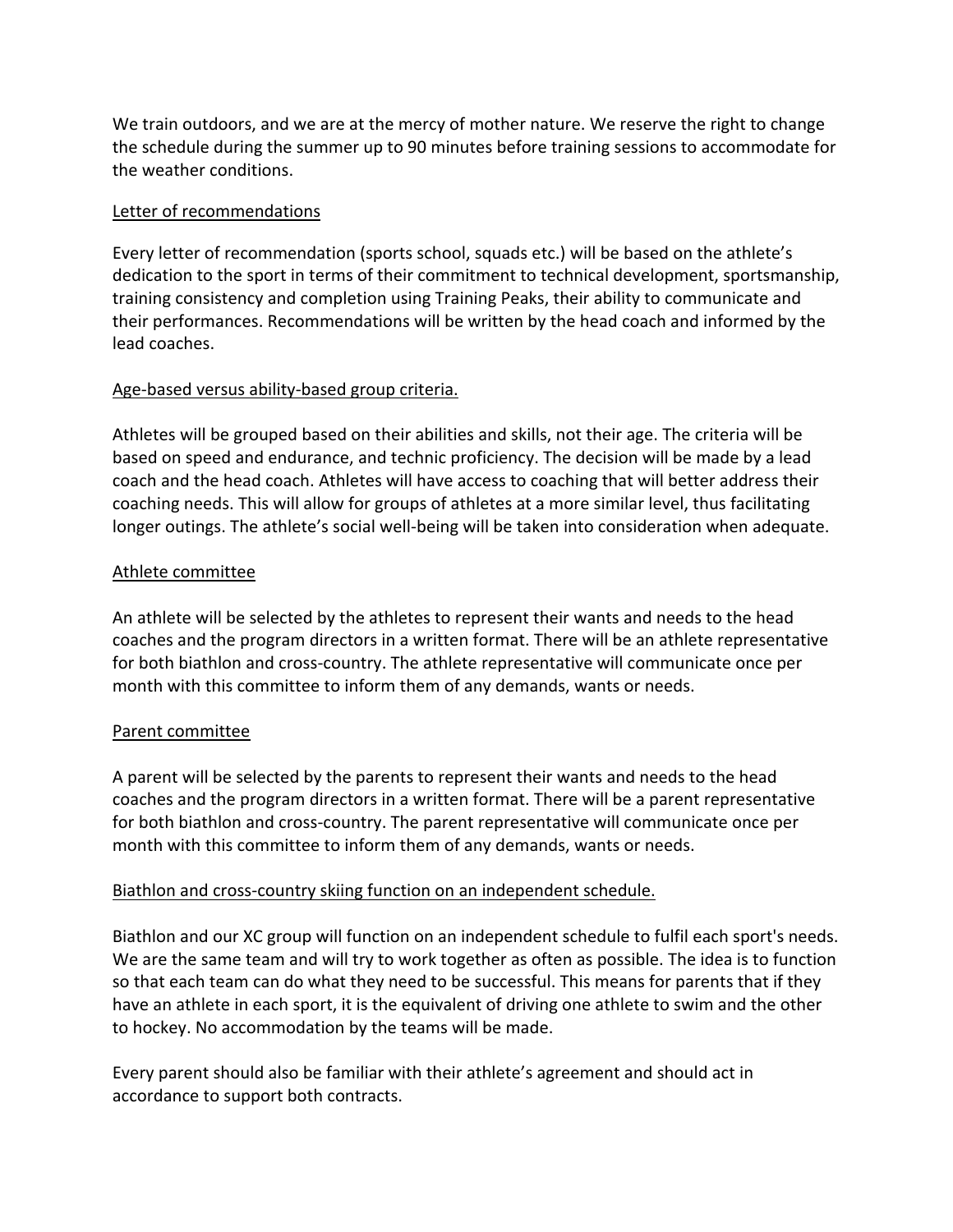Significant deviations from this code of conduct will be addressed in the following manner:

1. The issue will be broth to the program's committee to decide how the situation should be handled.

#### **PHOTO RELEASE:**

Photographs are regularly taken during CNSC program activities and special events. I grant permission to the CNSC team and other associated cross-country and biathlon organizations (e.g., CCBC, CCC, Biathlon B.C, etc.) to use my photograph on its website, exhibition space, and/or for fundraising development or public relations purposes.

| <b>Athlete Name:</b> |  |
|----------------------|--|
| Parent Name:         |  |
| Parent Signature:    |  |
| Date:                |  |
|                      |  |
| Parent Name:         |  |
| Parent Signature:    |  |
| Date:                |  |
|                      |  |
| Parent Name:         |  |
| Parent Signature:    |  |
| Date:                |  |
|                      |  |
| Parent Name:         |  |
| Parent Signature:    |  |
| Date:                |  |
| Parent Name:         |  |
|                      |  |
| Parent Signature:    |  |